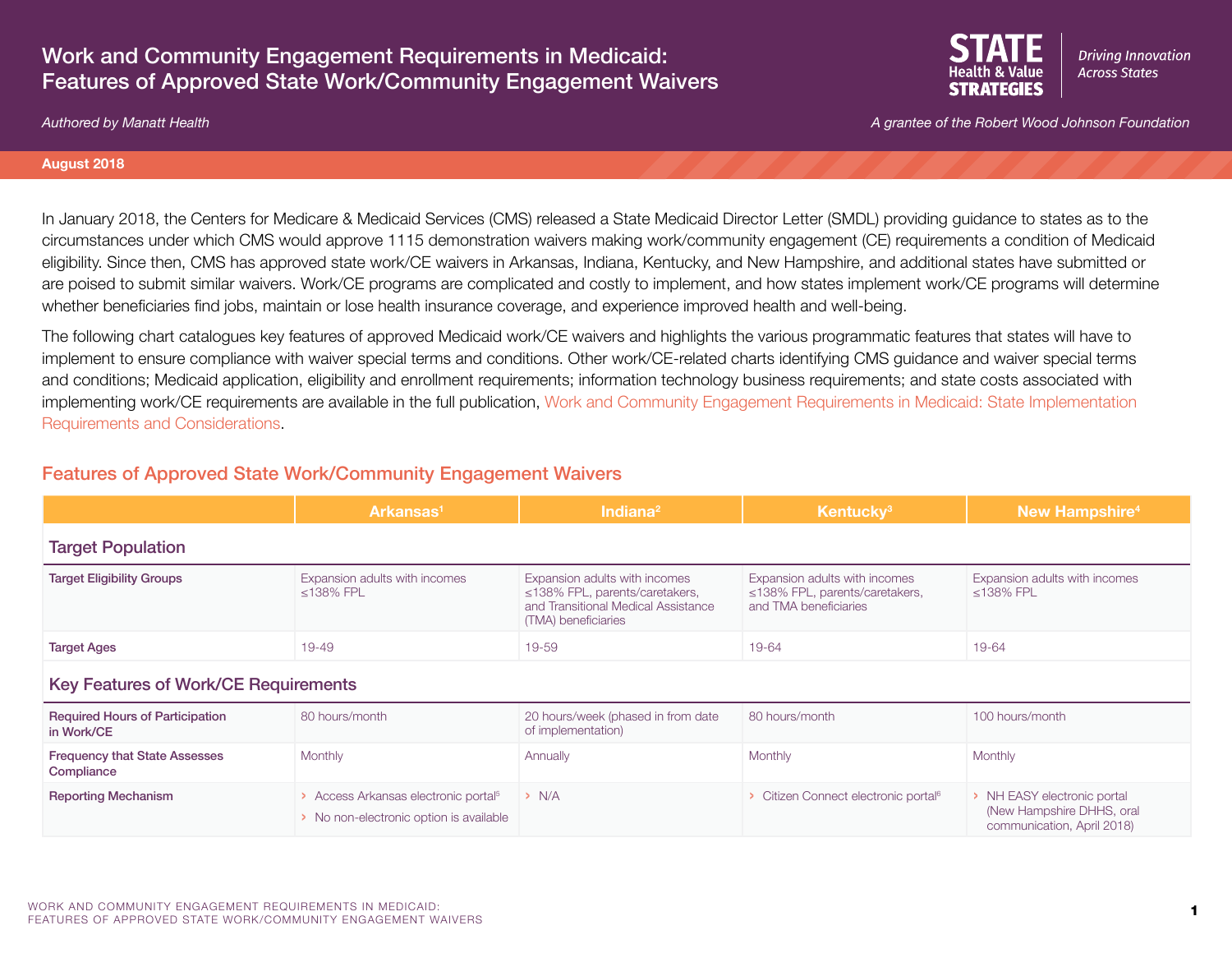|                                                                                                                                                                                                  | Arkansas <sup>1</sup>                                                                                                                                                                                                                                                     | Indiana <sup>2</sup>                                                                                                                                                                                                        | Kentucky <sup>3</sup>                                                                                                                                                                                                                                                                                   | <b>New Hampshire<sup>4</sup></b>                                                                                                                                                                                                                                                                                        |  |
|--------------------------------------------------------------------------------------------------------------------------------------------------------------------------------------------------|---------------------------------------------------------------------------------------------------------------------------------------------------------------------------------------------------------------------------------------------------------------------------|-----------------------------------------------------------------------------------------------------------------------------------------------------------------------------------------------------------------------------|---------------------------------------------------------------------------------------------------------------------------------------------------------------------------------------------------------------------------------------------------------------------------------------------------------|-------------------------------------------------------------------------------------------------------------------------------------------------------------------------------------------------------------------------------------------------------------------------------------------------------------------------|--|
| Penalties for Non-Compliance                                                                                                                                                                     | > Coverage terminated if individual<br>does not comply with work/CE<br>requirements for 3 consecutive or<br>non-consecutive months within a<br>plan year<br>> May not re-enroll until start of next<br>plan year unless individual meets<br>circumstances described below | > Coverage suspended on January 1<br>if individuals fail to comply for<br>>4 months during the previous<br>calendar year<br>> Coverage terminated for individuals<br>whose coverage remains suspended<br>at redetermination | Coverage suspended after 1-month<br>grace period ("opportunity to cure");<br>individual can avoid suspension by<br>completing missed hours from prior<br>month or completing a health or<br>financial literacy course<br>Coverage terminated for<br>individuals not in compliance<br>at redetermination | Coverage suspended after 1-month<br>grace period ("opportunity to cure");<br>individual can avoid suspension<br>by demonstrating an exemption<br>(including a good cause exemption)<br>or completing missed hours from<br>prior month<br>Coverage terminated for<br>individuals not in compliance<br>at redetermination |  |
| Options to Re-activate or Re-enroll<br>in Coverage                                                                                                                                               | > Turn age 50<br>> Qualify for another Medicaid eligibility<br>category not subject to work/CE<br>requirements<br>> Unable to report a good cause<br>exemption because of a<br>"catastrophic event or circumstances<br>beyond the individual's control"                   | > Meet requirements for 1 month<br>Meet an exemption, including a<br>good cause exemption<br>> Become eligible for a Medicaid<br>eligibility group not subject to work/<br>CE requirements                                  | > Meet requirements for 1 month<br>> Complete a health or financial<br>literacy course<br>> Meet an exemption (does not<br>include good cause exemptions)<br>> Become eligible for a Medicaid<br>eligibility group not subject to<br>work/CE requirements                                               | > Complete missed hours that<br>resulted in suspension<br>> Meet an exemption, including a<br>good cause exemption<br>> Become eligible for a Medicaid<br>eligibility group not subject to<br>work/CE requirements                                                                                                      |  |
| Timing for Re-enrolling in Coverage<br><b>After Termination</b>                                                                                                                                  | > Terminated beneficiary cannot<br>re-enroll until start of the next plan<br>year unless he/she meets one of<br>the criteria above                                                                                                                                        | > Terminated beneficiary may re-apply<br>at any time                                                                                                                                                                        | Terminated beneficiary may re-apply<br>at any time                                                                                                                                                                                                                                                      | Terminated beneficiary may re-apply<br>at any time                                                                                                                                                                                                                                                                      |  |
| <b>Exemptions</b>                                                                                                                                                                                |                                                                                                                                                                                                                                                                           |                                                                                                                                                                                                                             |                                                                                                                                                                                                                                                                                                         |                                                                                                                                                                                                                                                                                                                         |  |
| Pregnant women (required by CMS)                                                                                                                                                                 |                                                                                                                                                                                                                                                                           | J                                                                                                                                                                                                                           |                                                                                                                                                                                                                                                                                                         |                                                                                                                                                                                                                                                                                                                         |  |
| Individuals who are exempt from TANF<br>or SNAP work/CE requirements (required<br>by CMS)                                                                                                        |                                                                                                                                                                                                                                                                           |                                                                                                                                                                                                                             |                                                                                                                                                                                                                                                                                                         |                                                                                                                                                                                                                                                                                                                         |  |
| Medically frail as defined in 42 CFR<br>440.315(f) (required by CMS)                                                                                                                             |                                                                                                                                                                                                                                                                           |                                                                                                                                                                                                                             |                                                                                                                                                                                                                                                                                                         |                                                                                                                                                                                                                                                                                                                         |  |
| Individuals with an acute medical<br>condition validated by a medical<br>professional that would prevent him<br>or her from complying with work/CE<br>requirements (required by CMS)             |                                                                                                                                                                                                                                                                           |                                                                                                                                                                                                                             |                                                                                                                                                                                                                                                                                                         |                                                                                                                                                                                                                                                                                                                         |  |
| Individuals with a disability as defined<br>by the ADA, Section 504 or Section<br>1557, who are unable to comply with the<br>requirements due to disability-related<br>reasons (required by CMS) |                                                                                                                                                                                                                                                                           |                                                                                                                                                                                                                             |                                                                                                                                                                                                                                                                                                         |                                                                                                                                                                                                                                                                                                                         |  |

,,,,,,,,,,,,,,,

**Second**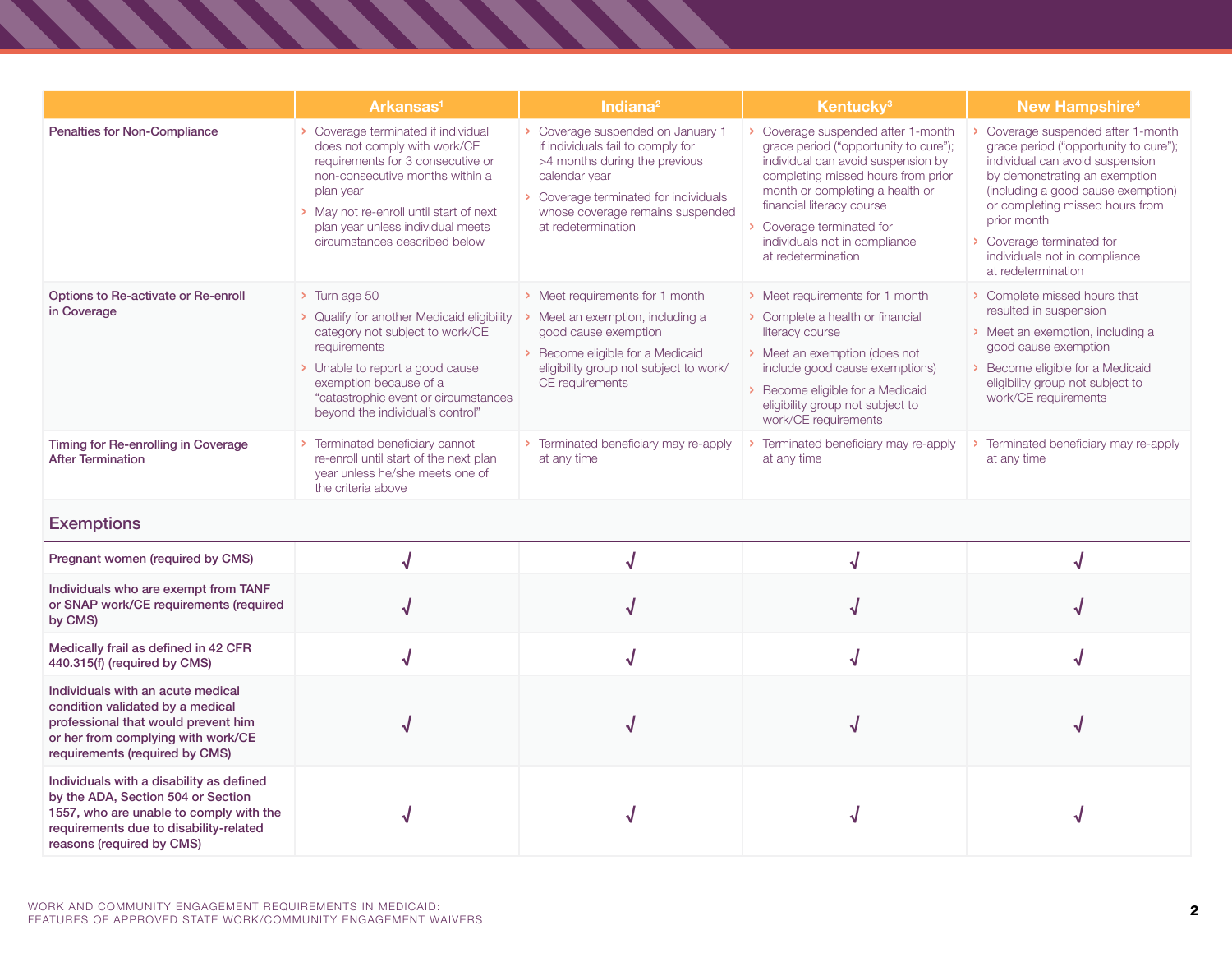|                                                                                                                                                                                                                                                  | Arkansas <sup>1</sup> | Indiana <sup>2</sup> | Kentucky <sup>3</sup>   | <b>New Hampshire<sup>4</sup></b> |
|--------------------------------------------------------------------------------------------------------------------------------------------------------------------------------------------------------------------------------------------------|-----------------------|----------------------|-------------------------|----------------------------------|
| Individuals who are physically or mentally<br>unfit for employment                                                                                                                                                                               | $\sqrt{}$             |                      |                         |                                  |
| Individuals who experience a<br>hospitalization or serious illness or who<br>reside with an immediate family member<br>who experiences a hospitalization or<br>serious illness                                                                   |                       |                      |                         |                                  |
| Women who are 60-days postpartum                                                                                                                                                                                                                 | J                     |                      |                         |                                  |
| Primary caregiver of dependent child<br>(maximum age varies by state; some<br>states only permit one individual per<br>household to be exempt on this basis)                                                                                     |                       |                      |                         |                                  |
| Caregiver of disabled/incapacitated<br>individual (some states limit exemption<br>to a dependent; some states only permit<br>one individual per household to be<br>exempt on this basis)                                                         |                       |                      |                         |                                  |
| Individuals residing with an immediate<br>family member who has a disability as<br>defined by the ADA, Section 504, or<br>Section 1557, who are unable to meet<br>the requirement for reasons related to<br>the disability of that family member |                       |                      |                         |                                  |
| Individuals receiving unemployment<br>benefits                                                                                                                                                                                                   | J                     |                      |                         |                                  |
| Individuals participating in substance<br>use disorder (SUD) treatment or a<br>state-certified drug court program                                                                                                                                |                       | √                    |                         |                                  |
| <b>Full-time students</b>                                                                                                                                                                                                                        |                       | √                    | $\overline{\mathsf{J}}$ |                                  |
| Part-time students                                                                                                                                                                                                                               |                       | √                    |                         |                                  |
| Individuals who are homeless                                                                                                                                                                                                                     |                       | √                    |                         |                                  |
| Individuals who were recently<br>incarcerated                                                                                                                                                                                                    |                       | √                    |                         |                                  |
| Victims of domestic violence                                                                                                                                                                                                                     |                       | $\bm{\mathcal{J}}$   |                         |                                  |
| Individuals who receive TANF benefits                                                                                                                                                                                                            | ٦J                    |                      |                         |                                  |

T

,,,,,,,,,,,,,,,,,,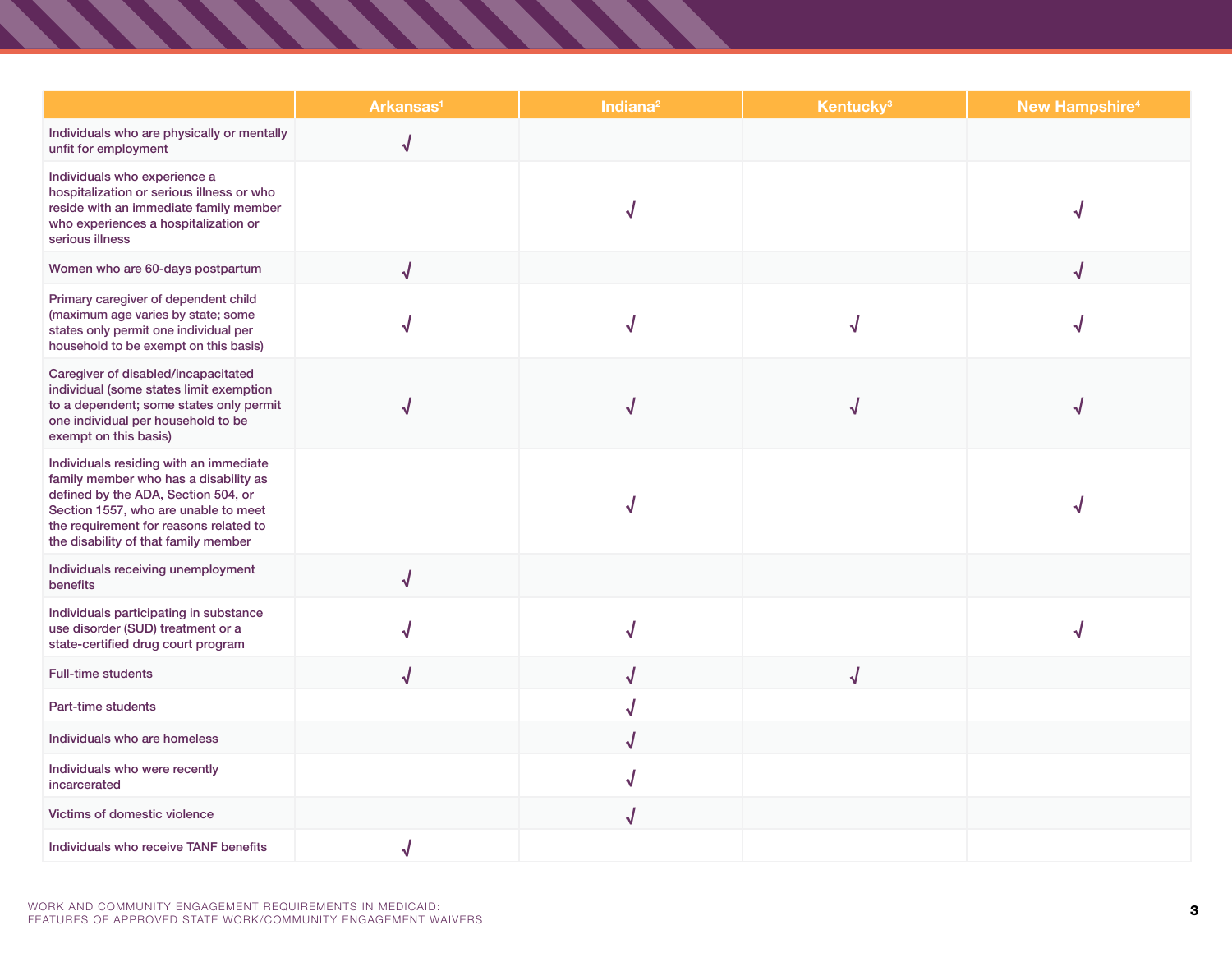|                                                                                                                                                                                                                                    | Arkansas <sup>1</sup> | Indiana <sup>2</sup> | <b>Kentucky<sup>3</sup></b> | <b>New Hampshire<sup>4</sup></b> |
|------------------------------------------------------------------------------------------------------------------------------------------------------------------------------------------------------------------------------------|-----------------------|----------------------|-----------------------------|----------------------------------|
| <b>Hardship or Good Cause Exemptions</b>                                                                                                                                                                                           |                       |                      |                             |                                  |
| Individuals with a disability or an<br>immediate family member with a<br>disability as defined by the ADA, Section<br>504, or Section 1557, who are unable<br>to comply with the requirements due to<br>disability-related reasons |                       |                      |                             |                                  |
| Individuals who experience a<br>hospitalization or serious illness or who<br>reside with an immediate family member<br>who experiences a hospitalization or<br>serious illness                                                     |                       |                      |                             |                                  |
| Birth or death of household member                                                                                                                                                                                                 |                       |                      |                             |                                  |
| Severe inclement weather                                                                                                                                                                                                           |                       |                      |                             |                                  |
| Family emergency                                                                                                                                                                                                                   |                       |                      |                             |                                  |
| <b>Domestic violence</b>                                                                                                                                                                                                           |                       | J                    |                             |                                  |
| <b>Divorce</b>                                                                                                                                                                                                                     |                       |                      |                             |                                  |
| <b>Qualifying Activities</b>                                                                                                                                                                                                       |                       |                      |                             |                                  |
| Compliance with SNAP/TANF work<br>requirement (required by CMS)                                                                                                                                                                    |                       |                      |                             |                                  |
| Paid or unpaid employment                                                                                                                                                                                                          |                       |                      |                             |                                  |
| Job search (some states limit number<br>of hours permitted)                                                                                                                                                                        |                       |                      |                             |                                  |
| Job training                                                                                                                                                                                                                       |                       |                      |                             |                                  |
| <b>Vocational training</b>                                                                                                                                                                                                         |                       |                      |                             |                                  |
| Education                                                                                                                                                                                                                          |                       |                      |                             |                                  |
| Volunteering/community service                                                                                                                                                                                                     |                       |                      |                             |                                  |
| Caregiving for a non-dependent relative<br>or other individual                                                                                                                                                                     |                       |                      |                             |                                  |

, , , , , , , , , , , , , , , , , ,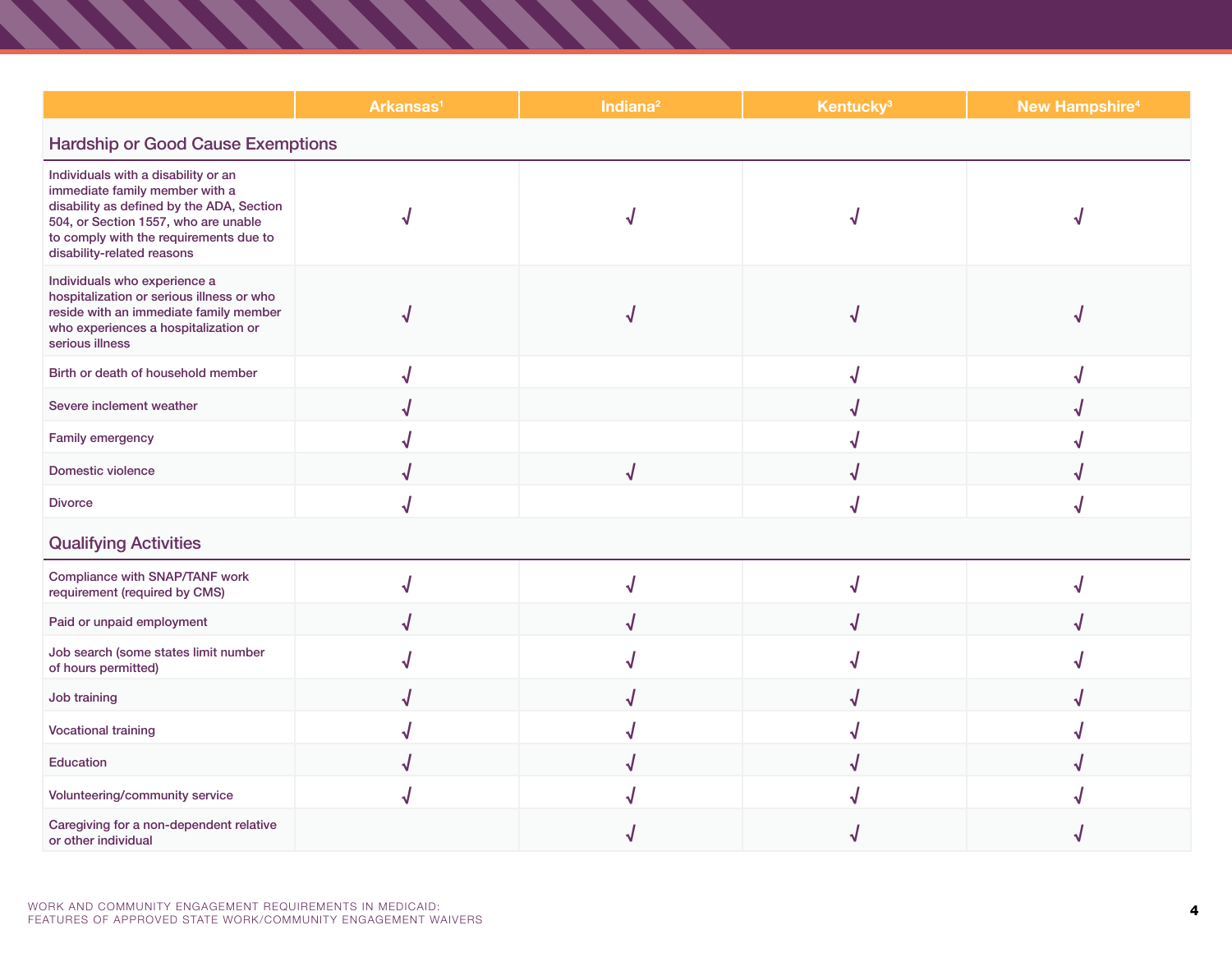|                                                                       | Arkansas <sup>1</sup> | Indiana <sup>2</sup> | Kentucky <sup>3</sup> | New Hampshire <sup>4</sup> |
|-----------------------------------------------------------------------|-----------------------|----------------------|-----------------------|----------------------------|
| Participation in state workforce program                              |                       |                      |                       |                            |
| Participation in MCO employment<br>program                            |                       |                      |                       |                            |
| Participation in tribal workforce program                             |                       |                      |                       |                            |
| Homeschooling                                                         |                       |                      |                       |                            |
| Participation in class on the health care<br>system or healthy living |                       |                      |                       |                            |
| Participation in SUD treatment                                        |                       |                      |                       |                            |

## **KEY**

ADA = Americans with Disabilities Act CE = Community engagement CMS = Centers for Medicare & Medicaid Services FPL = Federal poverty level

MCO = Managed care organization Section 1557 = Section 1557 of the ACASection 504 = Section 504 of the Rehabilitation Act of 1973SNAP = Supplemental Nutrition Assistance Program

SUD = Substance use disorder TANF = Temporary Assistance for Needy Families

TMA = Transitional Medical Assistance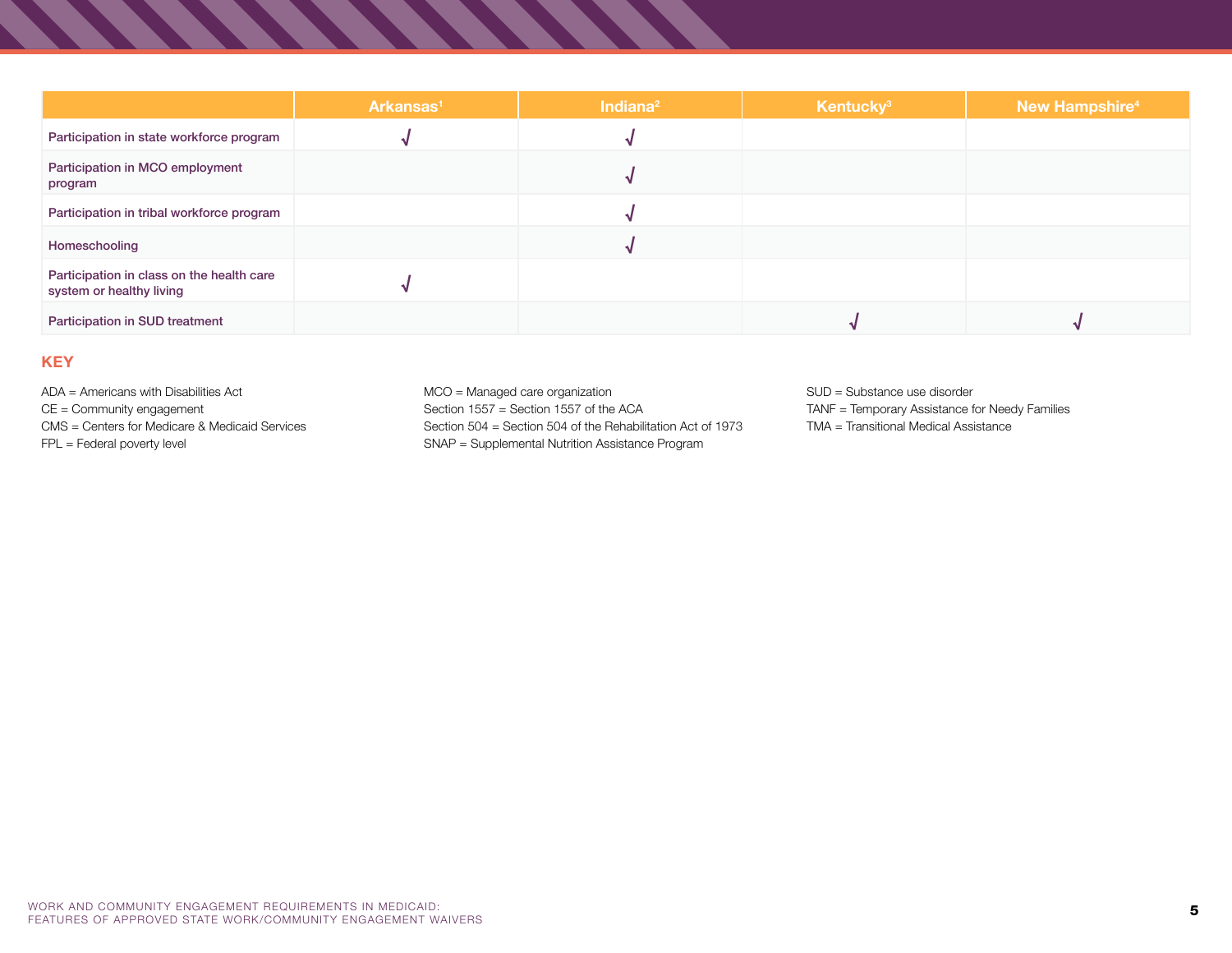Support for this research was provided by the Commonwealth Fund and the Robert Wood Johnson Foundation. The views expressed here do not necessarily reflect the views of either the Fund or the Foundation.

#### ABOUT THE ROBERT WOOD JOHNSON FOUNDATION

For more than 45 years the Robert Wood Johnson Foundation has worked to improve health and health care. We are working alongside others to build a national Culture of Health that provides everyone in America a fair and just opportunity for health and well-being. For more information, visit *[www.rwjf.org](http://www.rwjf.org)*. Follow the Foundation on Twitter at *[www.rwjf.org/twitter](http://www.rwjf.org/twitter)* or on Facebook at *[www.rwjf.org/facebook](http://www.rwjf.org/facebook)*.

### ABOUT STATE HEALTH AND VALUE STRATEGIES—PRINCETON UNIVERSITY WOODROW WILSON SCHOOL OF PUBLIC AND INTERNATIONAL AFFAIRS

State Health and Value Strategies (SHVS) assists states in their efforts to transform health and health care by providing targeted technical assistance to state officials and agencies. The program is a grantee of the Robert Wood Johnson Foundation, led by staff at Princeton University's Woodrow Wilson School of Public and International Affairs. The program connects states with experts and peers to undertake health care transformation initiatives. By engaging state officials, the program provides lessons learned, highlights successful strategies and brings together states with experts in the field. Learn more at *[www.shvs.org](http://www.shvs.org)*.

#### ABOUT MANATT HEALTH

This brief was prepared by Patricia Boozang, Allison Orris, Mindy Lipson, and Deborah Bachrach. Manatt Health integrates legal and consulting expertise to better serve the complex needs of clients across the healthcare system.

Combining legal excellence, first-hand experience in shaping public policy, sophisticated strategy insight, and deep analytic capabilities, we provide uniquely valuable professional services to the full range of health industry players.

Our diverse team of more than 160 attorneys and consultants from Manatt, Phelps & Phillips, LLP and its consulting subsidiary, Manatt Health Strategies, LLC, is passionate about helping our clients advance their business interests, fulfill their missions, and lead health care into the future. For more information, visit *<https://www.manatt.com/Health>*.